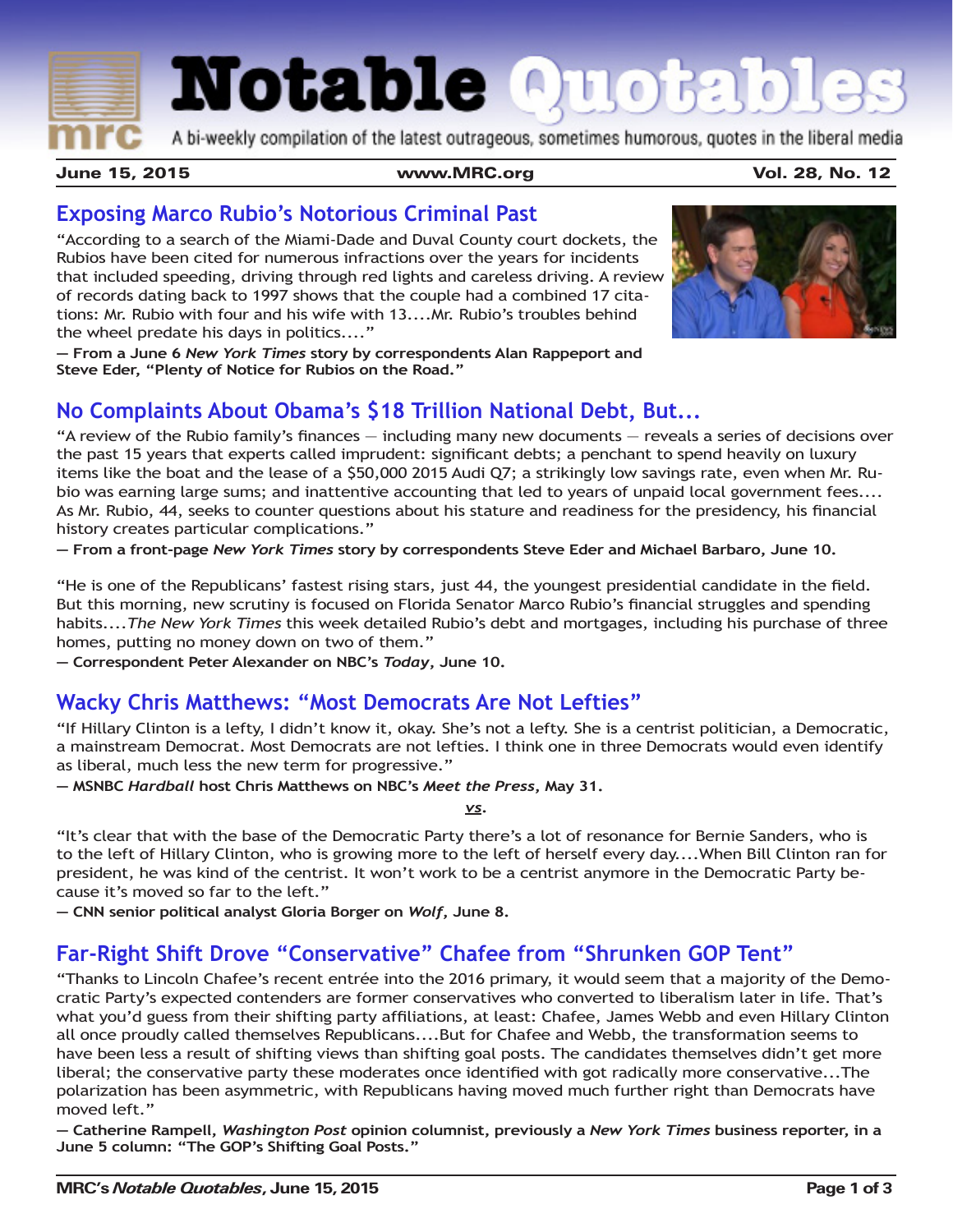# **Touting Hillary's "Brilliant" Call for More Early Voting**

"It works politically. But I think she's right on the issue....One of the great frauds that Republicans have perpetrated over the past generation has been this idea of voter fraud, that people are showing  $up - 31$  cases in 14 years, Judy, of people stealing identity or voting improperly. So, I think she's absolutely right." **— Columnist Mark Shields on PBS's** *NewsHour***, June 5.**



"Politically, it's a brilliant move. For her base, it's a brilliant move. And also, just as an American, it's a brilliant move. Because the ideas that she put forth, I mean Governor Kasich called her out because there's no early voting in New York. But one of her proposals is to have at least 20 days of early voting nationwide. So she's forcing them to have a conversation on something she cares about on her terms."

**—** *The Washington Post***'s Jonathan Capehart on MSNBC's** *Up with Steve Kornacki***, June 6.**

*vs***.**

"A new Rasmussen Reports poll out Wednesday found support for photo ID laws at 76 percent, nearly exactly the 78 percent support registered in 2006 when the latest movement to scrap the laws kicked off. President Obama and several top Democrats have accused Republicans of attempting to keep minorities from the polls with the photo requirement, but even their own party faithful don't agree. Rasmussen found that 58 percent of Democrats believe a photo ID must be shown before voting."

**— From a June 3 "Washington Secrets" article by** *Washington Examiner* **columnist Paul Bedard.**

### **"Very Conservative" Views Make Ben Carson a "Sellout"**

"Growing up in the predominantly black neighborhood of Forest Park in Baltimore, Erica Puentes considered Ben Carson her ultimate role model....But now, as Republican presidential candidate and the only African-American in the crowded GOP field, Carson may be losing that legacy and disillusioning legions of fans who grew up idolizing him....With his very conservative views and harsh criticisms of President Barack Obama, Carson has disillusioned many who once looked up to him."

**— June 8 MSNBC.com article by MSNBC Web producer Jane Timm, "From idol to 'sellout': How Ben Carson is losing his legacy."**

# **Oklahoma City Bomber's "Ideals" Now "Mainstream" of GOP**

"Anti-government militia sympathizer Timothy McVeigh....was executed in 2001, but since then, some of his militia ideals have gone mainstream and even been introduced as laws in many states, including Oklahoma. Legislators in dozens of states have submitted proposals to nullify or block federal laws — a longtime goal of militias. These have included exempting states from federal gun laws and educational standards, as well as, of course, ObamaCare. That doesn't make these anti-federal statutes part of McVeigh's madness, but Republican politicians now often echo conspiracy theories once relegated to troglodyte pamphlets....When politicians court a base that believes the federal government is the enemy, it becomes nearly impossible to negotiate. Judging by the gridlocked committee rooms of the Capitol, that metaphorical truck bomb has already detonated in the heart of the American political process."

**—** *Newsweek***'s Nina Burleigh in a June 1 post, "How Timothy McVeigh's Ideals Entered the Mainstream."**

#### **Hastert's Sins Mean All Conservatives Are Hypocrites**

"Younger and/or foreign readers may not recall how big a role the alleged moral superiority of small-town America used to play in conservative politics (and still does, to some extent). Republicans portrayed themselves as the party of the 'real America,' of family values, as opposed to the decadent left in its enclaves on the coasts. Defense of traditional values played a big role in the 2004 campaign....But what we're now learning about the Speaker of the House during those years is beyond anything one could have imagined...." **—** *New York Times* **columnist Paul Krugman in a May 31 NYTimes.com blog post.**

#### **Mocking Conservative Senator as Big-Screen Psychopath**

"I call Tom Cotton, 'Bates Motel.' You figure it out....This guy, the Bates Motel, it's always like that. He always reminds me of Tony Perkins in *Psycho*. I mean, this guy is so hawkish, it's always, we've got to fight right now. We have to fight for the world because they're coming to get us."

**— Host Chris Matthews talking about Arkansas Senator Tom Cotton, a combat veteran who served in Iraq and Afghanistan, on MSNBC's** *Hardball***, June 8.**